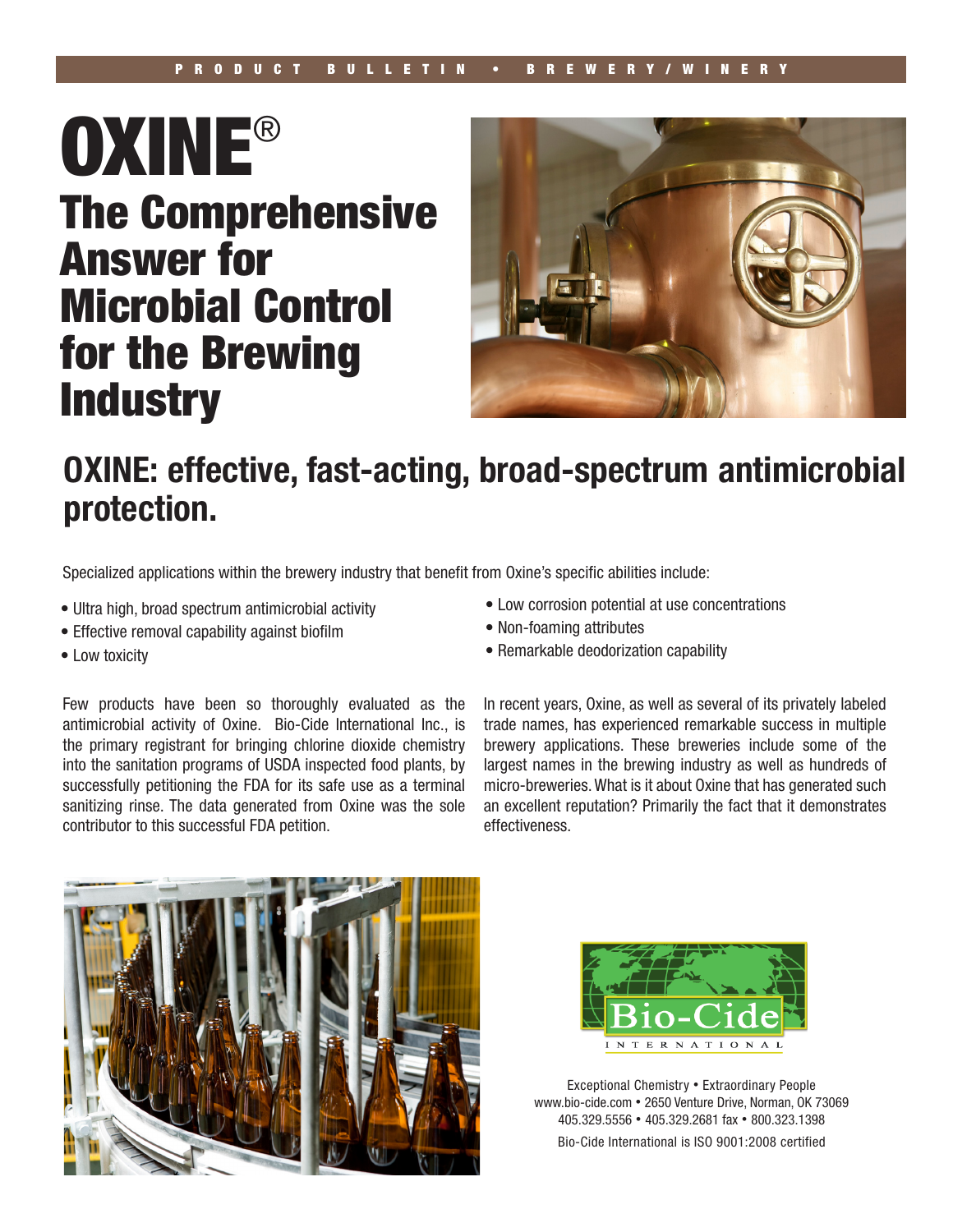# CIP SANITIZING

The most obvious application in brewery is terminal sanitizing rinse in the CIP systems. This is where the ultra high antimicrobial power of chlorine dioxide chemistry comes into play. Chlorine Dioxide is a broad spectrum, fast killing antimicrobial. Just as important, no toxic residues remain to inhibit fermentations. Oxine does its job rapidly and comprehensively, then breaks down readily into inert materials. The unique chemistry of Oxine does not chlorinate and therefore produces no chloro-organics which are toxic

by-products from chlorine based sanitizers. Oxine has been shown to be virucidal as well as bactericidal, helping to avoid dead vats. Oxine is approved as a terminal sanitizing rinse in the range of 50-200 ppm and is typically applied at 100 ppm. Activated Oxine solutions can be made up using the fully automated AANE unit or can be made up and held in storage vessels until required. Oxine is injected into the CIP systems at the common sanitizer injector point as with any typical sanitizer.

## PASTEURIZERS, BOTTLE/CAN WARMERS, COOLERS

The water used in these processes are usually semi closed loop systems, which are essentially open to the atmosphere and readily undergo contamination. Further, through the process of spills and broken bottles/containers, they possess a significant organic load, thus creating a high potential for biological load. Slime and odor causing microorganisms can not just survive, but can flourish in these waters. There are considerable economic, aesthetic and health reasons for keeping these waters in a sanitary condition. Except for the "hot" section of the pasteurizer, the systems that hold these waters are susceptible to biofilm. This effect will produce a condition called heat transfer resistance in the heat exchanger elements of these systems, resulting in wasted energy and money. In addition, biofilms cause clogging and restriction of lines, orifices and pumps, causing inefficiencies and wasted money on down time and repairs. In an IFT summary report on the last two years of biofilm research, the active ingredient of Oxine, chlorine dioxide, was listed as one of the most effective compounds for the destruction of biofilms. Oxine is highly effective in removing biofilms from these systems.

Another costly factor with these waters is their discharge to

the drain. The longer these waters can be retained in a sanitary condition, the more money is saved in water costs, water discharge, and energy required to heat up the replacement water. The final and best reason for sanitary water is that the consumer expects their food containers to be processed in a sanitary environment. Typically halogen based (chlorine, bromine) compounds display a high degree of corrosivity over time, in some cases relatively short times. The chlorine dioxide chemistry of Oxine is comparable to that of plain water, and is compatible with phosphate based anti-corrosion water treatment products commonly in use with these systems.

Depending on the configuration of the systems, activated Oxine can be periodically batch loaded into the water system at a final concentration of 5 ppm, or can be metered in a timed basis during the process day. In many plants, this application has extended pasteurizer waters 4-6 times their previous discharge cycle and has been highly economical in overall costs associated with these systems. Oxine holds all necessary government approvals (USEPA) (FDA) (USDA) for these applications. Additionaly it is certififed organic by OMRI and Kosher by OU.

#### CHAIN AND CONVEYOR LUBE INJECTION

The lube additive application is a very beneficial application of Oxine.

By injecting Oxine into the lube stream at 20 ppm, several significant benefits result. First, significant bacterial control of the conveyor lines. Numerous accounts have reported 2-3 log reductions of counts on the conveyors. Second, by attacking the biofilms attached to the conveyors and the underlying rails, various soils are loosened and the natural cleaning action of the lube is enhanced. Dirt and grit slide off with the use of a pressure hose. The chains and conveyors run more smoothly, with less wear on the chains and motors. Unlike quats and aldehydes the addition of Oxine actually increases lubricity of the lube. Additionally, Oxine also deodorizes the surrounding areas, which are noticeably fresher.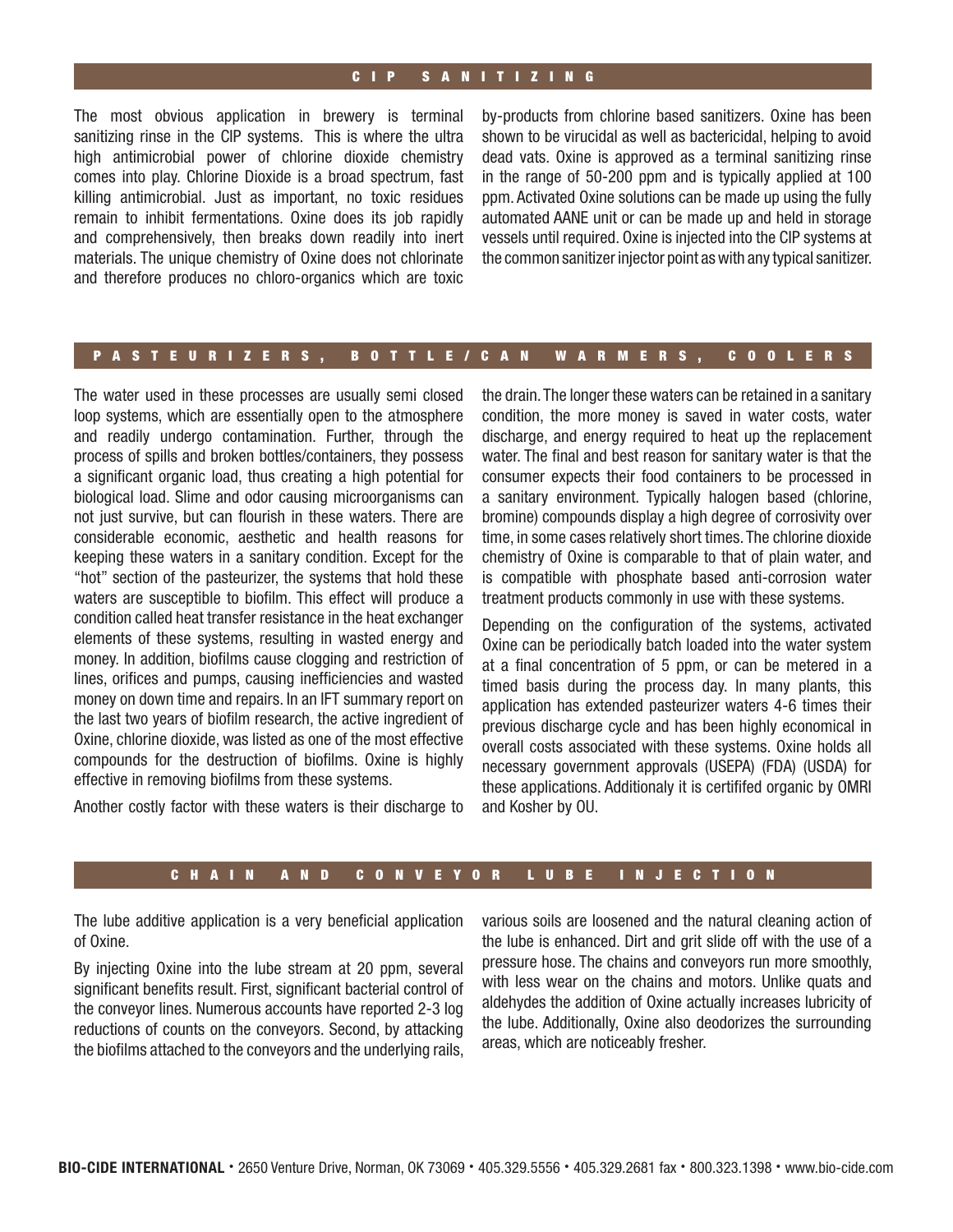## WATER FILTRATION & DISTRIBUTION SYSTEM DISINFECTION

These water systems are closed loop systems and, therefore, not likely for contamination, particularly since residual chlorine or another water disinfectant is applied to these systems routinely. Weekly micro sampling of water samples, however, often reveals quite the opposite. While most of us would consider the nutrient level in plain water not enough to support microbial growth, this is not the case. Published work indicates that biofilms can and do establish themselves in such water systems. Once a biofilm is established within a distribution line, it can serve to seed the rest of the system. From time to time, back pressures may occur within most distribution systems, which can literally draw product into these water lines. This influx of nutrients can cause a population explosion of biomass, and thereby extend the area of contamination far beyond its original location. Because planktonic (free floating) cells are much easier to destroy than those rooted in a protective biofilm, a disinfection procedure often produces excellent results initially, but within 7-10 days the counts return. Ordinary disinfectants are unable to destroy the biofilm. This is where Oxine's unique chlorine dioxide chemistry is the difference between a solution and a temporary fix. Oxine is able to penetrate, disrupt and destroy the biofilm where chlorine is completely ineffective.

Disinfection of the water distributor network within a large brewery is an involved process, with the most difficult factor being to identify and isolate specific runs or circuits of waterline. Each line should be walked and potential sources of continual contamination (dead legs, corroded valves, old sample ports and leaks) should be identified and corrected. This should be done in a systematic fashion, beginning at the centermost location and working outward. An estimation of the volume of the line should be calculated, and a like volume of activated Oxine solution at 100-200 ppm, depending on the severity of contamination, should be prepared. Existing water from the isolated line should be discharged and replaced with the disinfecting solution, making sure that all areas of the circuit have contact with the solution. After a minimum of one hour holding time (not to exceed 2 hours), the line should be drained, then flushed with clean potable water. Oxine may be used as a primary water disinfectant in municipal water at levels of 0.5 ppm, and in stored potable water at levels of 5.0 ppm. If feasible, Oxine treated water should be used to refill these lines; otherwise, normally treated water may be used. Once the first circuit is disinfected and samples taken, the same procedure should be employed with the remainder of the waterlines.

#### MOLD & ODOR CONTROL OF ENVIRONMENTAL SPACES

There are many places within the brewery which harbor malodorous and musty smells, due in large part to mold growth. This is frequently the case in storage cellars or government cellar, where temperatures and humidities are near ideal for growth of these organisms. Bacterial, mold and odor control is easily restored by an initial application of activated Oxine, from

200 to 500 ppm, depending on the severity of the problem, sprayed onto the walls and floors. Follow this initial application with a periodical maintenance dosage of 100 ppm. Please remember that when spraying activated solutions of Oxine into the environment, an approved chlorine dioxide face mask should be used.

#### SANITATION OF RAIL TANKER CARS

As with any food contact surface, the quality and shelf life of the contained beer is directly related to the cleanliness and sanitary condition of the vessel. Because tanker cars are large volume, confined vessels, they can be difficult to clean and sanitize. The problem, again, is biofilm build up, which can serve as a source of bio-contamination to the product. The cleaning step, which removes a high percentage of biofilm, should be followed by a sanitizer capable of penetrating and disrupting the remaining layers of the biofilm. Oxine has displayed exactly this ability. A thorough sanitizing rinse of Oxine with close attention to overhead surfaces, at a concentration of 100-200 ppm activated, has proven to both improve the quality of product, and significantly extend its shelf life. The rinse solution should be allowed to drain, then air dried, before loading product. Do not rinse with potable water, since this may tend to re-contaminate the surfaces.